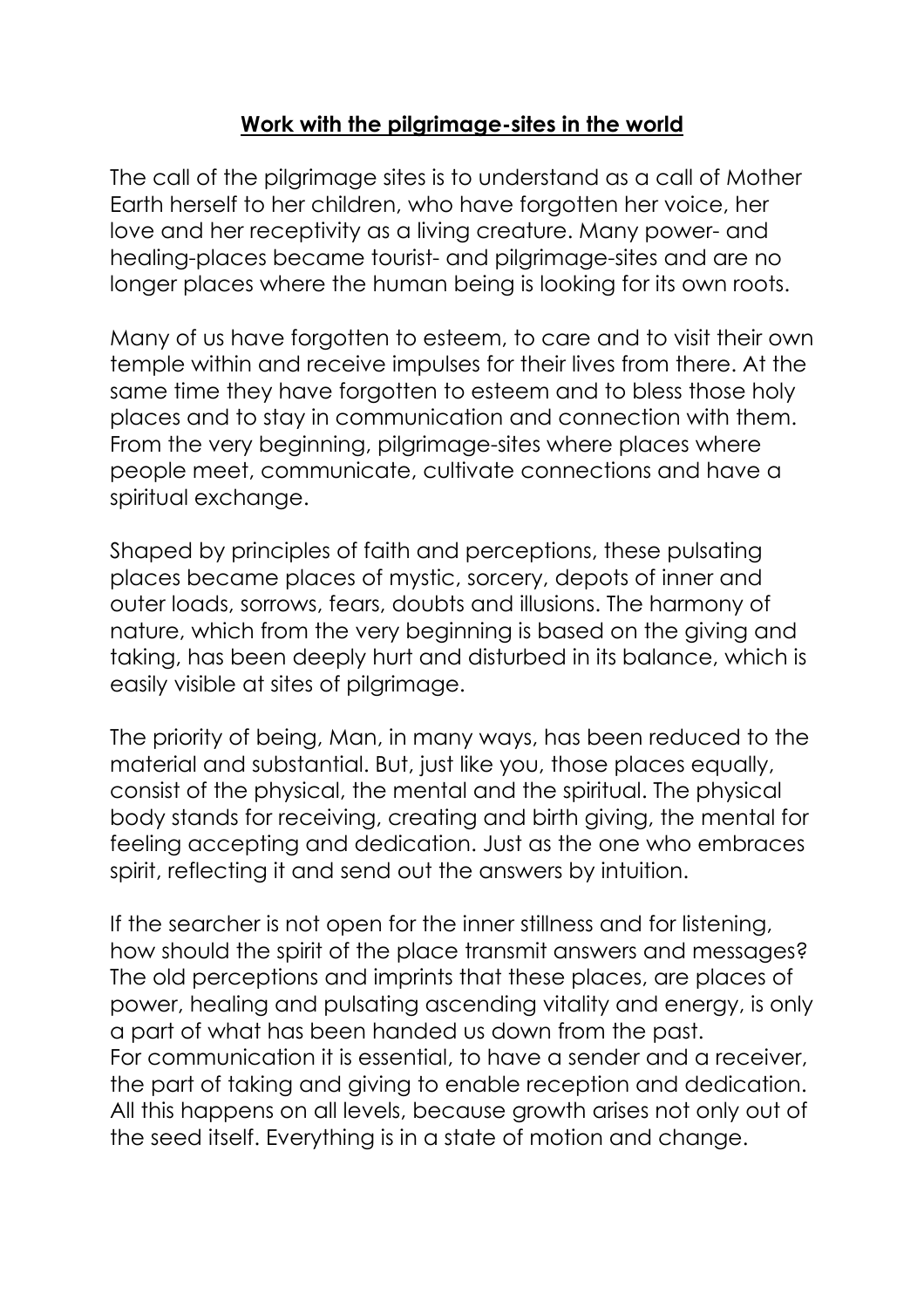Rigidity and crusts from past will break off like old sores and come up, calling for change and clearing. People coming to these places are mostly lost, rootless, sick in body and soul, having forgotten their connection to the source and to spirit itself, lacking inner balance and harmony.

Places of pulsating spirit (Genius Loci) have become places which are toilsome, stressed and burdened. The spirit of Man has been focused on materialistic things, power and success, the ego has taken over. Equally the spirit of the pilgrimage-sites could no longer be aligned – and they became sites of business, money and dark feelings. Nature has lost her splendor and expectations entered, instead of welcome and gratitude.

To feel a place or a site, also implies to feel your own feelings, to see the pictures with which the place is showing itself, to look into the faces - reflecting the own inner sight.

Mother Earth opens up her arms to receive, to ask for redemption and relief for herself and her children. She no longer wants to serve a busy, emotionally shaped mind, but be nourished and realigned by the high level of the source, in keeping with the harmony of the universe.

Sense of duties, thoughts of merits and rewards are limiting the flow of life, sensibility and intuition. The material barriers are equal with the mental and spiritual barriers which separates Man from each other and from all that is.

Oh Man, come into your inner room of stillness and listen, enter the room of your heart, which God created for you as a holy temple. If you are able to listen - and not only nod with your head saying yes, yes, or no, no - but be open for the carrying and nourishing womb of Mother Earth, also reflecting what you have given her, and open the doors for power and the light of the spirit, then you will be able to regenerate and brighten up these places and sites being the bridge between heaven and earth, so that these places and you awake from the wheelings and dealings of bygone times.